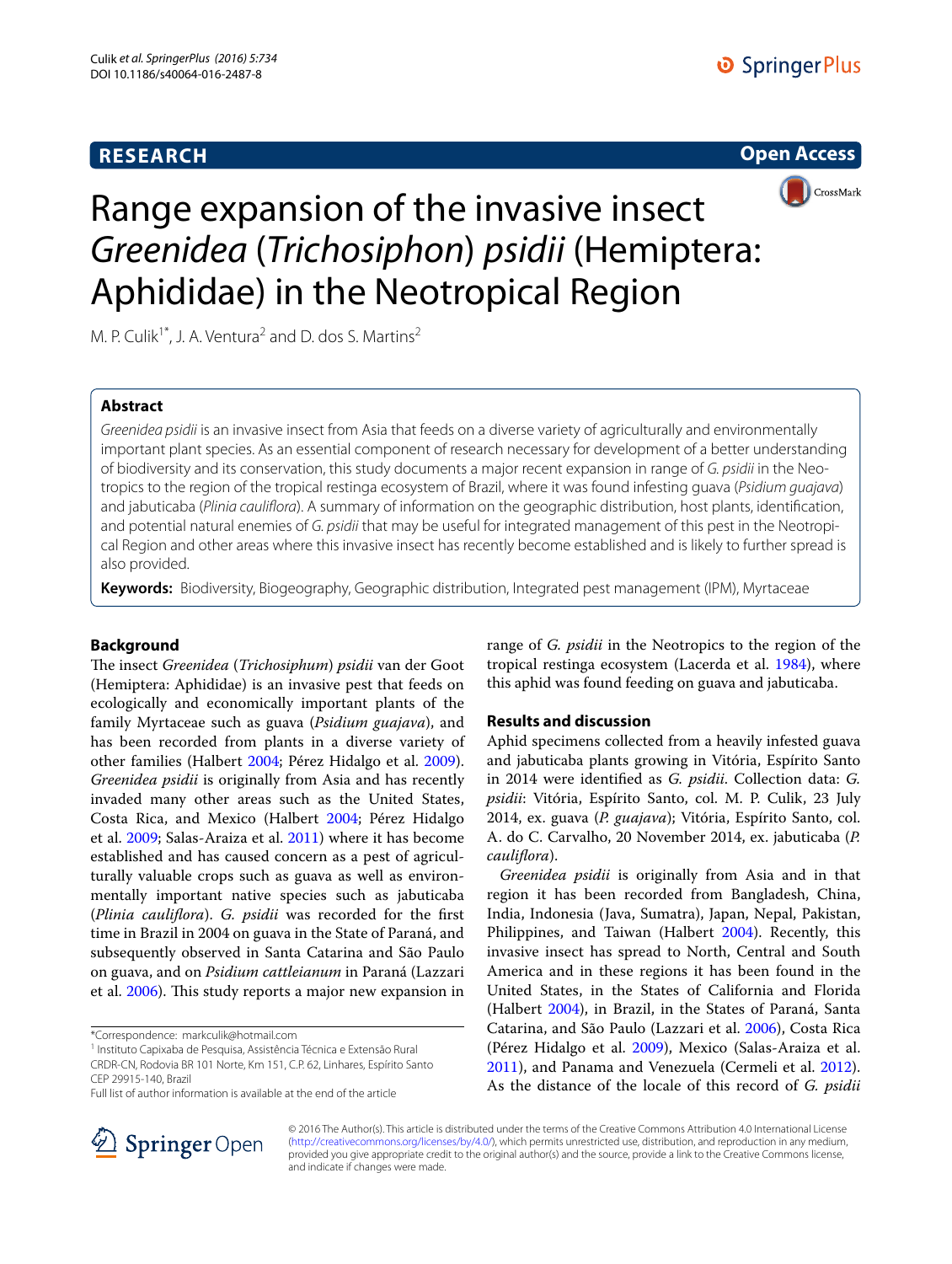in Espírito Santo is more than 700 km from the locale of previous records of the species in South America [Curitiba and Morretes, Paraná; Penha, Santa Catarina; and São Paulo, São Paulo, Brazil (Lazzari et al. [2006\)](#page-2-3)], this record of *G. psidii* documents a major new expansion in the distribution of this invasive pest in the Neotropics. This is the first record of *G. psidii* in the region of the tropical restinga ecosystem, and thus, this invasive insect now represents an additional new threat to the native biodiversity of this ecosystem (Culik et al. [2013](#page-2-6), [2014](#page-2-7)).

*Greenidea psidii* is an aphid which feeds on a diverse variety of plant hosts by sucking their sap which may weaken and damage such plants. Hosts of *G. psidii* include species in at least seven plant families including *P. guajava* and other Myrtaceae (species of *Callistemon, Eucalyptus, Eugenia, Melaleuca, Metrosideros, Plinia, Rhodomyrtus, Syzygium,* and *Tristania*), as well as species of *Glycosmis* (Rutaceae), *Engelhardtia* (Juglandaceae), *Ficus* (Moraceae), *Lagerstroemia* (Lythraceae), Rhamnus (Rhamnaceae) and *Scurrula* (Loranthaceae) (Halbert [2004](#page-2-0); Pérez Hidalgo et al. [2009\)](#page-2-1). As a plant feeding invasive pest *G. psidii* is especially of concern because it threatens agriculturally important crops such as guava as well as environmentally important native species such as jabuticaba.

Most members of the aphid subfamily Greenideinae, including *Greenidea*, have long siphunculi with correspondingly long setae (Halbert [2004\)](#page-2-0) and therefore *G. psidii* can be distinguished from other aphid species common in Brazil based on easily observed characters such as the long siphunculi. However, the species *G. ficicola* Takahashi is also present in Brazil and *G. psidii* may be distinguished from *G. ficicola* as described by Halbert [\(2004](#page-2-0)): *G. ficicola* apterae have reticulations covering most of the length of the siphunculi, and alatae have 17–21 rhinaria on antennal segment III, in a line and not crowded or touching each other; whereas, *G. psidii* apterae have reticulations only at the base of the siphunculi and the siphunculi are ornamented with irregularly spaced spinules, and alatae have 20–31 rhinaria, some crowded and not in line with the others, and often touching. Additional information concerning the identification of aphid species is found in Blackman [\(2016](#page-2-8)).

As an invasive species it is likely that *G. psidii* has entered Brazil without its native natural enemies (Blossey [2011](#page-2-9)). Thus, introduction of host-specific natural enemies of *G. psidii* from its area of origin (classical biological control) may be useful for control of the aphid in areas where natural enemies of the pest are not currently pre-sent. Starý et al. [\(2010](#page-2-10)) provided information on four parasitoids that have been recorded from *G. psidii* in India and Bangladesh (Table [1\)](#page-1-0) that may be useful for classical biological control of this insect in areas where its natural enemies are not present or not effective in preventing

| Order: family<br><b>Species</b>                 | Location of observation <sup>a</sup> | <b>Present in Brazil</b>         |
|-------------------------------------------------|--------------------------------------|----------------------------------|
| Neuroptera: Chrysopidae                         |                                      |                                  |
| Chrysoperla carnea (Stephens)                   | Mexico                               | No (de Freitas and Morales 2009) |
| Chrysoperla comanche (Banks)                    | Mexico                               | No (de Freitas and Morales 2009) |
| Chrysoperla exotera (Navás)                     | Mexico                               | No (de Freitas and Morales 2009) |
| Coleoptera: Coccinellidae                       |                                      |                                  |
| Coccinella L. spp.                              | Mexico                               | Yes (CABI 2015)                  |
| Cycloneda sanguinea (L.)                        | Mexico                               | Yes (González 2012)              |
| Harmonia axyridis (Pallas)                      | Mexico                               | Yes (González 2012)              |
| Hippodamia convergens Guerin-Meneville          | Mexico                               | Yes (González 2012)              |
| Hyperaspis quadrioculata (Motschulsky)          | Mexico                               | Not known                        |
| Olla v-nigrum Mulsant                           | Mexico                               | Yes (González 2012)              |
| Scymnus Kugalann spp.                           | Mexico                               | Yes (González 2012)              |
| Stethorus Weise spp.                            | Mexico                               | Yes (González 2012)              |
| Zoglobra spp.                                   | Mexico                               | Not known                        |
| Hymenoptera: Braconidae                         |                                      |                                  |
| Archaphidus greenideae Stary & Schlinger        | Bangladesh                           | No (Starý et al. 2010)           |
| Binodoxys greenideae (Stary & Harten)           | Bangladesh                           | No (Starý et al. 2010)           |
| Binodoxys trichosiphae (Samanta & Raychaudhuri) | India                                | No (Starý et al. 2010)           |
| Lipolexis oregmae (Gahan)                       | India                                | No (Starý et al. 2010)           |

<span id="page-1-0"></span>**Table 1 Potential natural enemies of the invasive aphid** *G. psidii*

<sup>a</sup> Reference source: Mexico, Salas-Araiza et al. [\(2011\)](#page-2-2); Bangladesh, India, Starý et al. ([2010](#page-2-10))